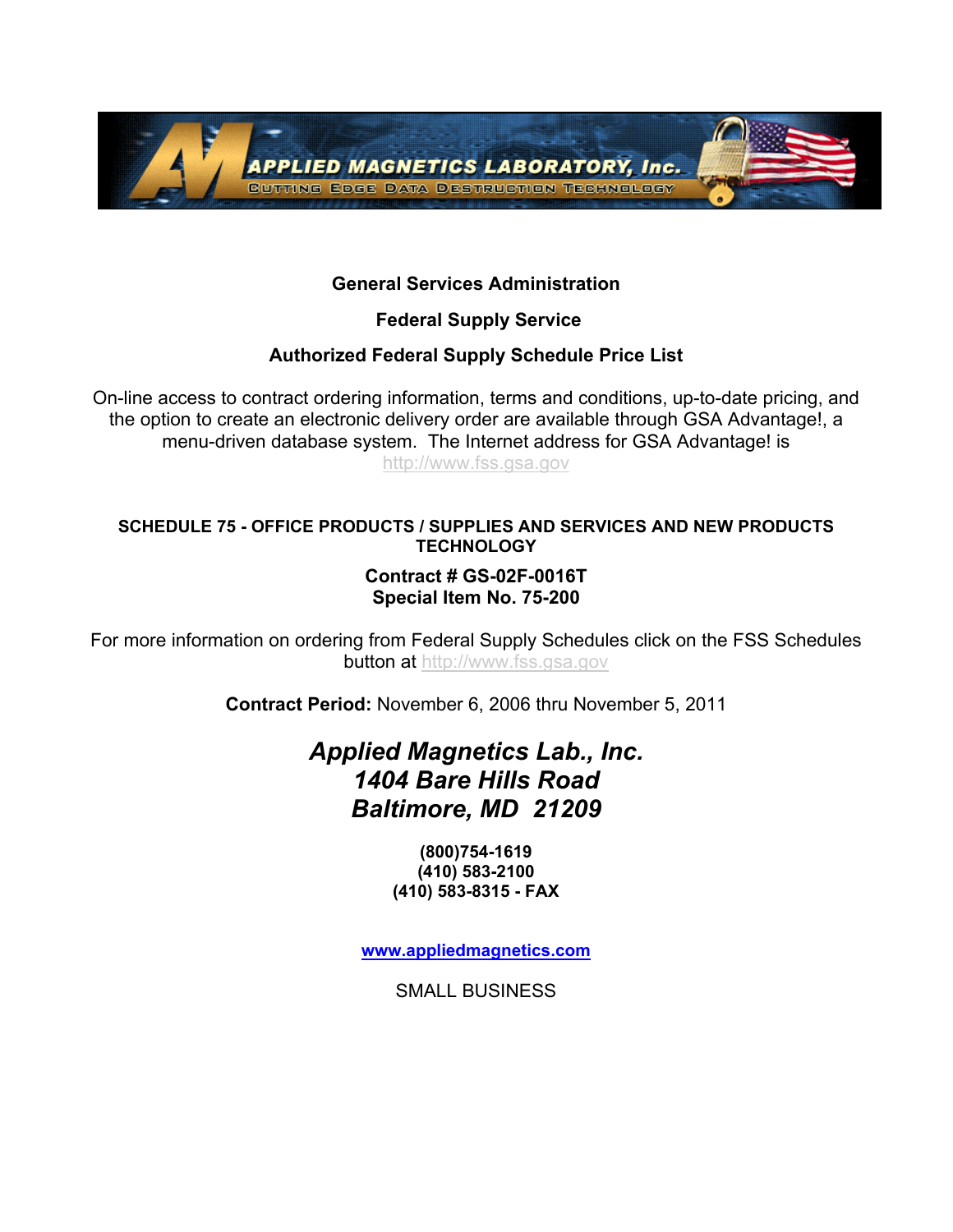

#### **Customer Information**

**1a. Awarded SIN:** 75-200 Office Products/Supplies and Services and New Products Technology. Media Destruction Equipment. See GSA Schedule for products and prices.

**1b. Lowest unit priced Model Number:** Infostroyer-Bag-EMU3, emergency residue bags, \$24.50

- **1c. Hourly rates:** Not Applicable
- **2. Minimum Order :** \$ 25.00
- **3. Maximum Order:** \$150,000.00
- **4. Delivery Area:** Worldwide
- **5. Production Point:** Baltimore, MD, USA
- **6. Discount from List Price:** Prices Shown Herein are Net (discount deducted)
- **7. Quantity Discount:** Some items, see price list.
- **8. Prompt Payment Discount:** 1% 20 days, net 30

**9. Government, Commercial Credit Cards Accepted:** IMPAC, MasterCard, Visa, American Express. No minimum charge.

**9a. Notification on Government purchase cards at or below the micro-purchase threshold:** Accepted

- **9b. Notification on Government purchase cards above the micro-purchase threshold:**  Accepted
- **10. Foreign Items:** All items listed herein produced/assembled/tested in United States.
- **11a. Time of Delivery:** 30 Days (unless quoted differently)
- **11b. Expedited Delivery:** Items available for expedited delivery are noted in this price list. The contract of the contract of the contract of the contract of the contract of the contract of the contr
- **11c. Overnight and 2-day delivery:** Items in stock are available for overnight and 2-day delivery. Delivery will be billed directly to the purchaser's account of chosen carrier.
- **11d. Urgent Requirements:** Contact contractor.

**12. F.O.B. Points:** 48 Contiguous States. Delivery to Alaska, Hawaii, Puerto Rico will be f.o.b. inland carrier, point of exportation**.**